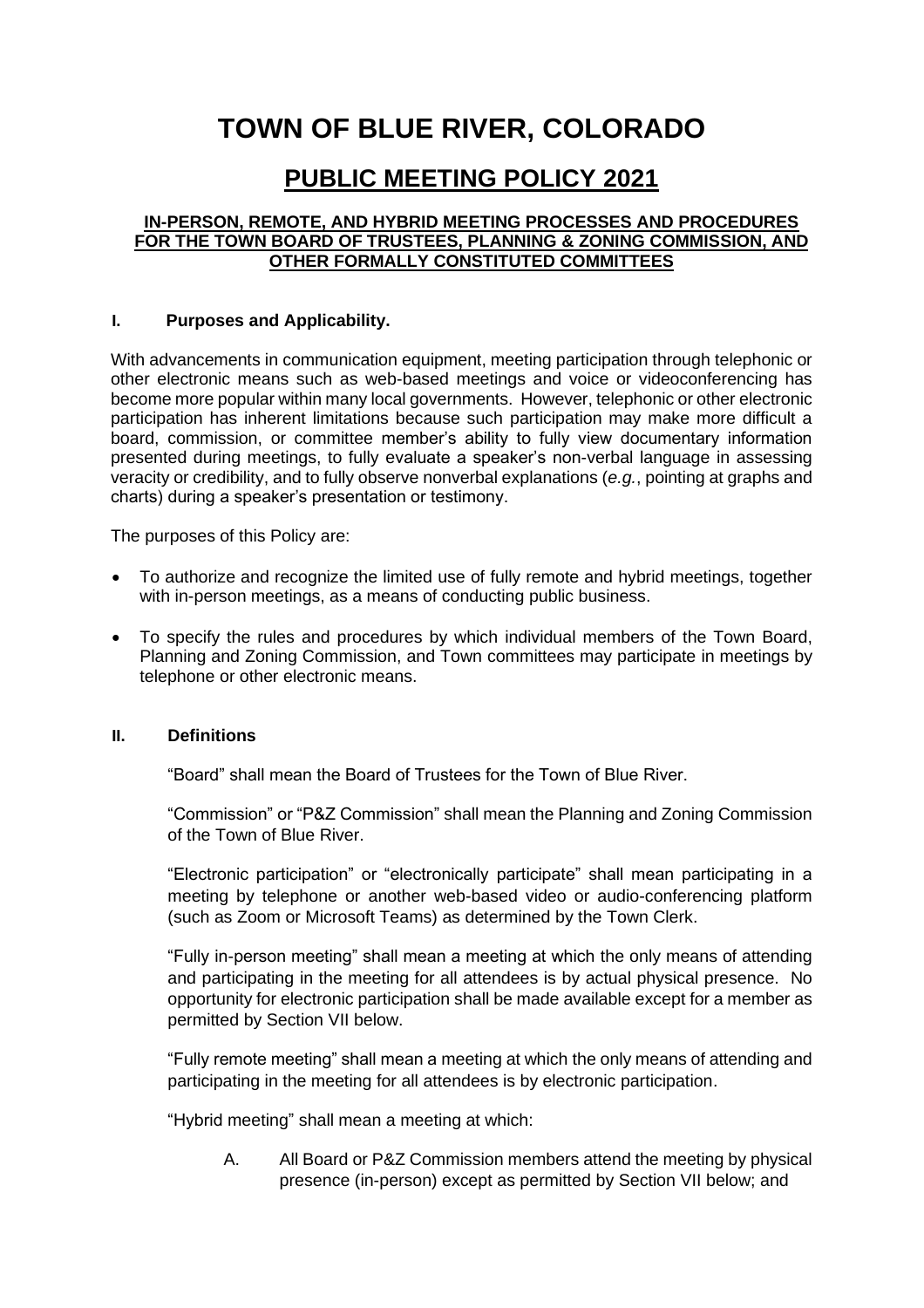- B. Town administrative staff must attend in-person except where excused from in-person attendance by the Town Manager; and
- C. The general public and all other interested participants are afforded an opportunity for electronic participation; and
- D. The Town may, at its discretion, provide opportunities for in-person attendance by the general public to the extent the meeting room and resources of the Town permit.

"Meeting" shall mean a meeting of the Town Board, the P&Z Commission, or a Town committee that is required to be an "open meeting" by the Colorado Open Meetings Law.

"Member" shall mean, where the context indicates, the Mayor or the chairperson, and all other members, of the Town Board of Trustees, the P&Z Commission, and any formally constituted committee of the Town of Blue River.

"Town Manager" shall mean the appointed Town Manager of the Town of Blue River or the Manager's designee.

"Video conference" shall mean a meeting at which all or some attendees participate through a program, application, or other means of electronic communication that provides the ability to project visual images of the participants or the meeting room.

#### **III. Town Board Meetings.**

All regular and special board meetings of the Town Board of Trustees shall customarily be conducted as a hybrid meeting. However, at the direction of the Town Manager, after consultation with the Mayor, the Town Board may be required to meet in a fully in-person or in a fully remote meeting.

A Board member may be excused from meeting attendance by the Mayor or presiding officer due to unforeseen familial obligations, illness or injury to the member or a person under the member's care, a previously planned vacation, or other reason determined by the Mayor as reasonably justifying absence. Approval or rejection of the reason for absence shall be a discretionary determination of the Mayor or presiding officer.

#### **IV. Planning & Zoning Commission Meetings.**

All regular and special board meetings of the Planning and Zoning Commission shall customarily be conducted as a hybrid meeting. However, at the direction of the Town Manager, after consultation with the P&Z Chairperson, the P&Z Commission may be required to meet in a fully in-person or a fully remote meeting.

A P&Z member may be excused from meeting attendance by the P&Z Chairperson (or presiding officer) due to unforeseen familial obligations, illness or injury to the member or a person under the member's care, a previously planned vacation, or other reason determined by the Chairperson (or presiding officer) as reasonably justifying absence.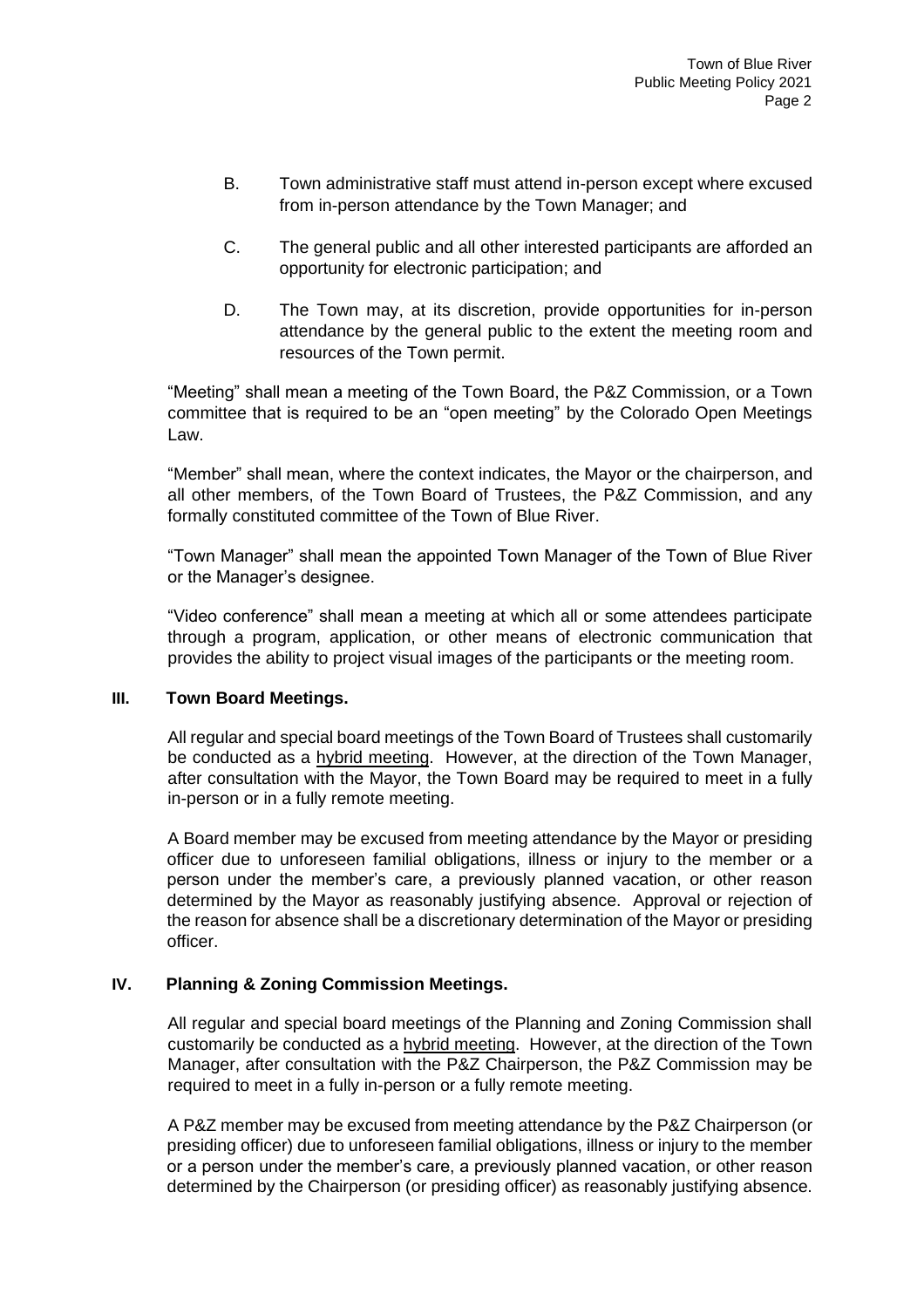Approval or rejection of the reason for absence shall be a discretionary determination of the P&Z Chairperson or presiding officer.

#### **V. Other Town Committee Meetings.**

All meetings of any formally constituted committee of the Town (other than the Town Board and the P&Z Commission) shall be conducted only as *either* a fully in-person meeting or a fully remote meeting. The Town Manager, after consultation with the committee chairperson, shall determine the appropriate format of each meeting based on the proposed agenda, the ability to arrange for and accommodate electronic participation, and the need for the in-person presence of the members of the committee to engage in the joint review documents or exhibits during the meeting. Hybrid meetings are not permitted or made available to committees.

A committee member may be excused from meeting attendance by the chairperson or presiding officer due to unforeseen familial obligations, illness or injury to the member or a person under the member's care, a previously planned vacation, or other reason determined by the chairperson or presiding officer as reasonably justifying absence. Approval or rejection of the reason for absence shall be a discretionary determination of the chairperson or presiding officer.

#### **VI. Special Procedural Rules Governing Fully Remote and Hybrid Meetings.**

- A. Open to the Public. Every fully remote or hybrid meeting shall be open to the public at all times except for executive sessions.
- B. Notice and Access. Together with notice requirements imposed by the Colorado Open Meetings Law, notice of a fully remote meeting shall include information to enable the public to gain telephonic or electronic access to the meeting. Prior to any fully remote meeting, the Town administrative staff shall reasonably confirm that the information provided to the public for access is accurate and results in access. Additionally, a telephone number may be made available to enable participants to contact an administrative staff person during a meeting to report problems associated with access. The Town shall not be obligated to trouble-shoot or resolve individual access problems for any member of the general public except to the extent such issues are caused by failure or malfunction of Town communication equipment. If an electronic participant is unable to make or to continue access to a meeting due to no fault of the Town, such inability to access the meeting shall be considered a risk inherent in the participant's election to participate by electronic means and considered no different than the participant being unable to attend a meeting due to a malfunction of the participant's personal vehicle that is needed to reach an in-person meeting.
- C. Effect Electronic Participation. Electronic participation by a member of the Board, P&Z Commission, or committee shall constitute actual attendance for purposes of establishing a quorum for the meeting.
- D. Participant Caused Disruptions. The Town Manager shall terminate the electronic participation access of any participant that substantially or repeatedly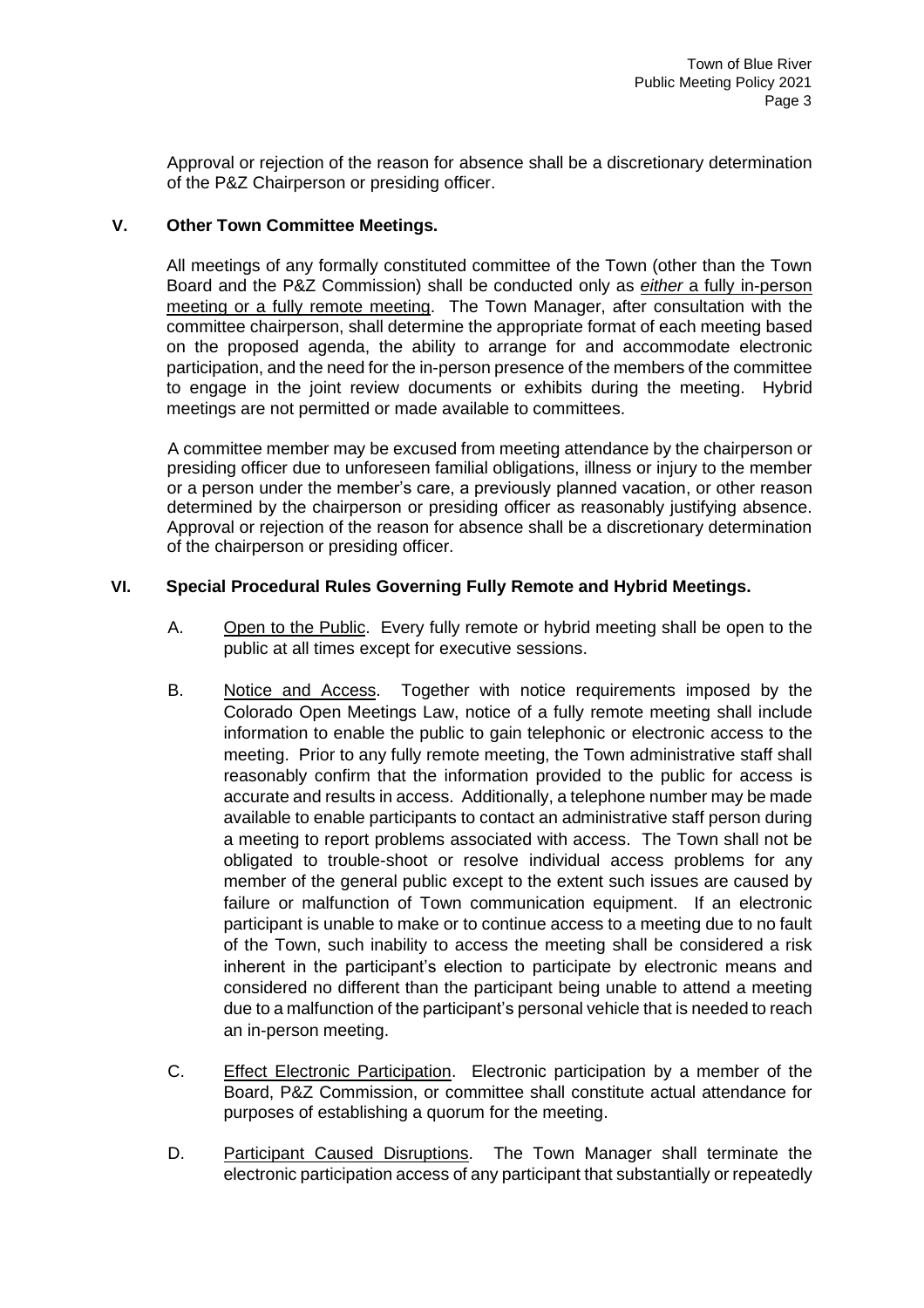engages in actions with the evident intent to disrupt or interfere with the conduct of the meeting. Such disruption may include, but not be limited to: the playing of loud music or producing unnecessary noise; screaming or yelling; engaging in actions such as the rustling of paper, repeated interruption of speakers, or engaging in discussions with others unrelated to the meeting, after instruction to cease such action. The use of profanity, use of forceful or loud speech while afforded the right to speak, or infrequent interruptions of other speakers or the meeting – without the evident intent to disrupt the meeting – shall not constitute a basis for termination of access.

## E. *Legislative and Administrative Matters* in Fully Remote and Hybrid Meetings.

- a. During a fully remote or hybrid meeting, the public shall always be reasonably able to hear comments made during any *legislative or administrative matter* on the agenda. It is not necessary to provide a means for the general public to speak unless required by state law and, in the case of a fully remote or hybrid meeting held by video conference, it is not necessary to provide a means for the public to view the meeting.
- b. For any matter requiring a vote by the Board or P&Z Commission, all votes shall be conducted by roll call.
- c. If at any time the Town Manager determines it is not possible or prudent to hold or continue a fully remote or hybrid meeting, whether due to technical issues or an inability to do so while meeting all legal requirements, the meeting shall be continued to a future meeting. Such decision to continue a meeting shall be a final administrative decision of the Town Manager.

#### F. *Quasi-Judicial Hearings* in Fully Remote and Hybrid Meetings.

- a. The Town Manager has discretion to determine that any quasi-judicial matter shall or shall not be placed on the agenda of a fully remote or hybrid meeting and such administrative decision is final. In exercising such discretion, where the quasi-judicial matter likely involves significant documentation introduced at the hearing, involve greater citizen attendance than may be typical for a hearing, involves substantial issues affecting the Town as a whole, or will otherwise best be handled during a full in-person hearing, the Town Manager shall customarily schedule the hearing during a full in-person meeting. This Policy creates no right in favor of any party to have a quasi-judicial matter heard at a fully remote or hybrid meeting.
- b. The Town Manager shall during the application process for a quasijudicial matter encourage applicants and others to submit all documentation to the Town prior to the quasi-judicial hearing. All documents submitted shall be promptly made available upon request by any person without resort to a formal process for review or access such as the Colorado Open Records Act.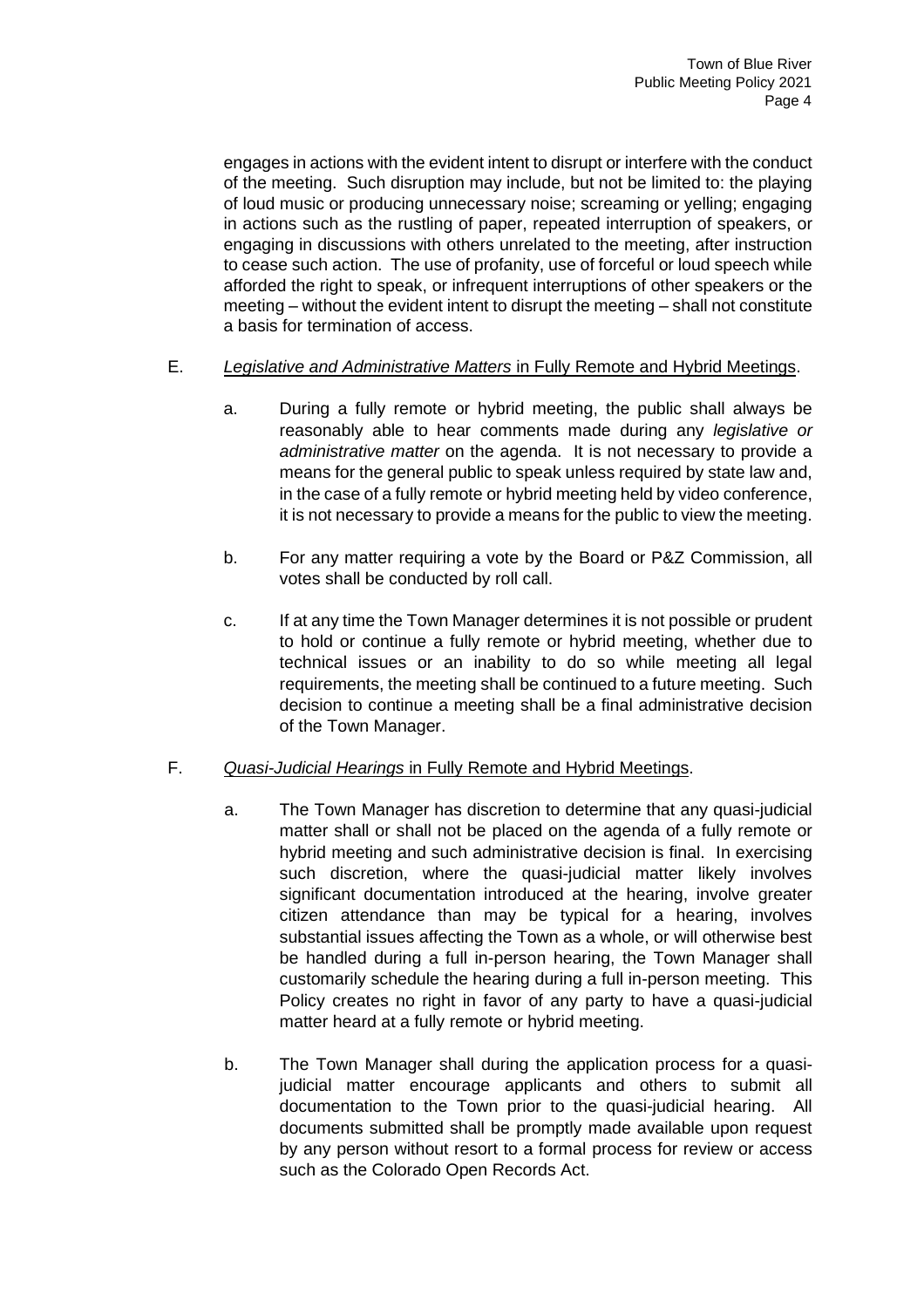- c. During a fully remote or hybrid meeting, persons electronically participating shall always be reasonably able to hear comments made during any *quasi-judicial hearing* on the agenda. In the case of a fully remote or hybrid meeting held by video conference, it is not necessary to provide a means for the public to view the meeting.
- d. During a fully remote or hybrid meeting, the public shall always be afforded a reasonable opportunity to be heard during a quasi-judicial hearing.
- e. If at any time the Mayor, P&Z Chairperson, or Town Manager determines that it is not possible or prudent to hold or continue the quasi-judicial hearing at a fully remote or hybrid meeting, whether due to technical issues or an inability to do so while meeting all legal requirements, the hearing shall be vacated and the matter will be continued to, and reheard in its entirety, at a future meeting. Such decision to vacate a hearing shall be a final administrative decision.
- f. If documents of a substantive nature are introduced *during the hearing* that make it difficult for persons participating electronically to view and/or review or to otherwise understand the document introduced, the hearing may, in the discretion of the Mayor or P&Z Chairperson be continued to a date certain to allow for such viewing/reviews. The Mayor or Chairperson may, when deemed appropriate, describe or read a document introduced at the hearing in order to afford persons participating electronically to generally understand the content of the document.
- g. For any matter requiring a vote, all votes shall be conducted by roll call.

#### **VII. Member Authority Electronically Participate in an In-person or Hybrid Meeting.**

- A. It is expected that every member of the Board or P&Z Commission shall physically attend a scheduled in-person or a hybrid meeting. However, this Policy recognizes that from time to time in-person participation may present an unreasonable hardship for a member and may necessitate an opportunity to electronically participate.
- B. A member may electronically participate in an in-person or hybrid meeting under the following circumstances and procedure:
	- 1. Electronic participation shall be made available to a member when such member's absence is excused in accordance with Section III or IV of this Policy.
	- 2. Electronic participation must at all times permit clear, uninterrupted, and two-way communication for the participating member. The presiding officer or Town Manager may discontinue electronic participation by one or more members during a meeting where the electronic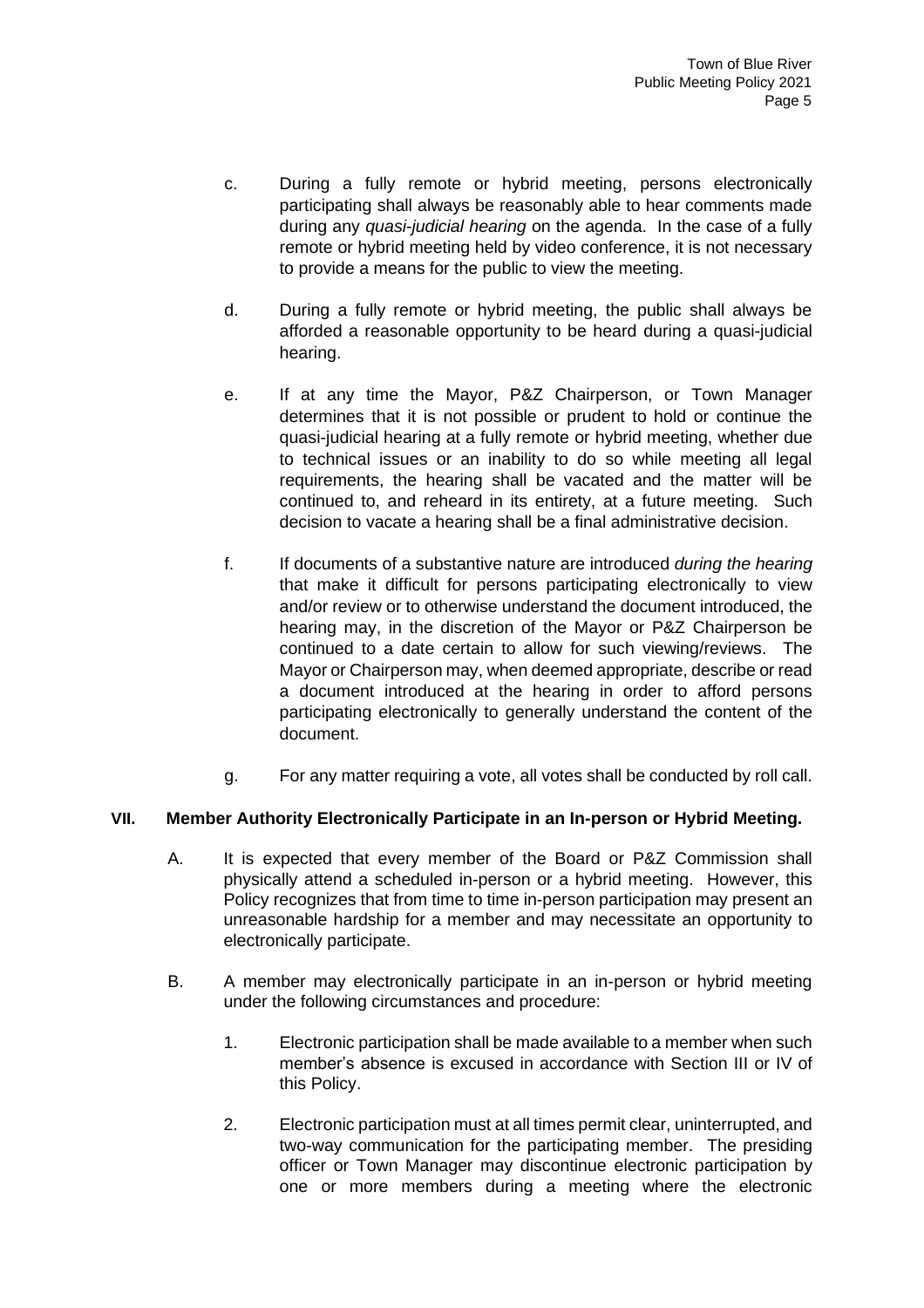participation results in delays or interference in the meeting process, *e.g.*, where the telephone or electronic connection is repeatedly lost, the quality of the connection is unduly noisy, or a participating member is unable to hear speakers using a normal speaking voice amplified to a level suitable for the meeting audience in attendance.

- 3. To arrange for electronic participation, a member shall contact the Town Manager in advance of the meeting regarding the need for electronic participation. Requests for electronic participation may be unable to be accommodated when made within 72 hours of the day of the meeting and, therefore, members should contact the Town Manager at the earliest opportunity concerning the need for electronic participation. If electronic participation can be timely arranged and made available to the requesting member, the Town Manager shall provide instructions for the means of accessing the meeting through electronic participation.
- C. The Town may limit the number of members that may participate electronically during a meeting due to limitations imposed by the telephone or another webbased video or audio-conferencing platform. If a limit exists concerning the available capacity of the platform, access shall be on a first-come, first-served basis.
- D. Electronic participation is intended to be an infrequent or occasional substitution for physical attendance. The Board or P&Z Commission may, by majority vote of a quorum present, declare a member's repeated use of electronic participation excessive and deny a member's privilege to electronically participate for a specific meeting or meetings. Such declaration shall only be made when the member seeking to electronically participate is afforded advance notice and the opportunity to participate in the discussion regarding excessive use and the continuation of such electronic participation by the member. Provided that the member is provided notice of the date and time of the planned discussion, the member's inability to be available to participate in the discussion shall not preclude the authority to discuss and decide whether such member's use of electronic participation is excessive.
- G. Executive Sessions.
	- a. Electronic participation by a member of the Board or P&Z Commission in an executive session held during a fully remote or hybrid meeting is permitted. In order to participate:
		- 1. The member's absence from the executive session must be recognized as an excused absence from in-person attendance pursuant to Section III or IV of this Policy; and
		- 2. Prior to the meeting at which the member is electronically participating, the member must contact the Mayor or the P&Z Chairperson, as applicable, and also contact the Town Manager to request the opportunity to participate electronically. If the Mayor (or P&Z Chairperson) and the Town Manager agree that